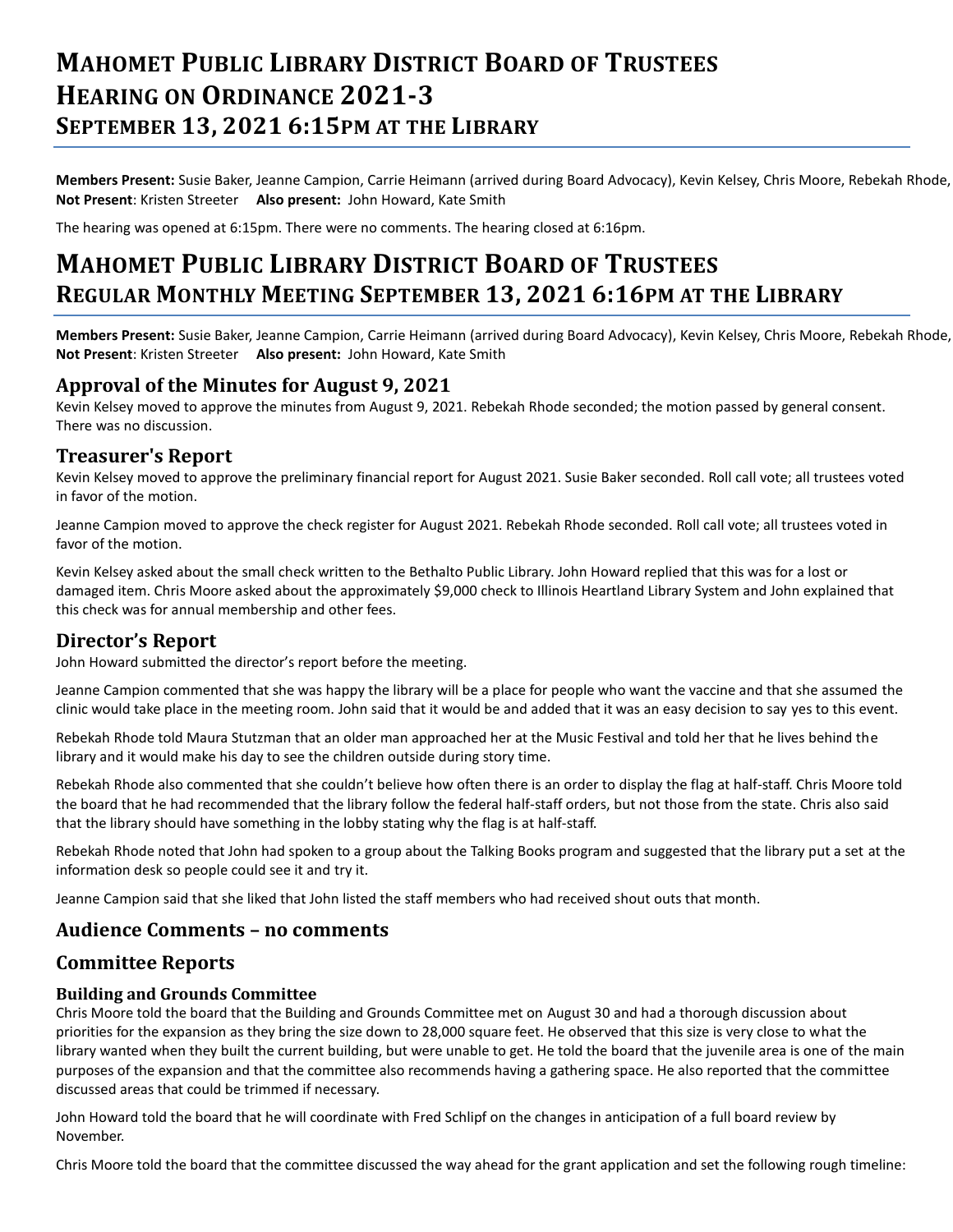- The Building and Grounds Committee will interview architects in October and November.
- The hired architect will create a concept drawing over the next couple of months, with two more months set aside for the board and the architect to work through changes.
- The grant proposal will be submitted in April 2022.

John Howard reminded the board that they may not be ready to go to the community yet, but they want to be ready for the grant application, since they could receive 49% of the necessary funds. Chris Moore added that the committee has some thoughts on financing, but that is contingent on receiving the grant funding. Rebekah Rhode told the board that this building plan works if the library receives the grant money, but if the library does not get a grant, the committee intends to downsize the plan before going to the voters.

Jeanne Campion commented that the library's auditor told her that if the library receives federal grant money, the auditor needs to be involved to ensure that things are handled correctly.

#### **Personnel Committee**

Chris Moore told the board that the personnel committee will be meeting soon to begin planning for the next annual director review.

## **New Business**

# **A. Adoption Ordinance 2021-3, Budget and Appropriations**

This ordinance was submitted for approval by the finance committee. Roll call vote; all trustees voted to approve the ordinance.

# **B. Consideration of Renewal of QSEHRA**

John Howard summarized the purpose of the QSEHRA for new board members and said that library staff recommend continuing the QSEHRA at the current level of \$5,000 per member per year. Rebekah Rhode asked how many staff members currently qualify for this and John told her there are five.

Kevin Kelsey voted to renew the QSEHRA at the current level. Jeanne Campion seconded. Roll call vote; all trustees voted in favor of the motion.

# **C. Consideration Intergovernmental Agreement with Mahomet-Seymour Schools**

John Howard submitted this agreement before the meeting and told the board that the library's attorney still needed to review the latest changes. Jeanne Campion moved to approve this agreement, pending an acceptable review by the library attorney. Susie Baker seconded. Roll call vote; all trustees voted in favor of the motion.

Jeanne Campion commented that this is a fabulous way for all students to have library access. Kevin Kelsey asked if the idea originated with the library or the school district. John Howard told him that he submitted the idea to the school superintendent when he first came to the library, but that the pandemic had put a hold on the agreement.

# **Strategic Plan Update**

Chris Moore reminded the board about the upcoming strategic planning session on September 18.

John Howard told the board that library staff met in August to discuss the mission and values and ideas for the library going forward. He stated that he thought this was one of the best things the library has done and that he would bring some of these outcomes to the board session.

He also asked if board members would think about their ideas for library values before the meeting. He told the board that the meeting would accomplish three things:

- Creation of a values statement based on staff and trustees ideas for library values,
- Creation of a new mission statement, starting from three suggestions from staff, and
- Creation of broad strategic goals for the next few years.

He added that library staff members are submitting starting points, but that the board is never limited to what staff members suggest. He reminded the board that they would be reviewing and discussing objectives and for each set of goals at subsequent regular board meetings. He also told the board that the library leadership team would attend the meeting to be a resource for trustees on the staff perspective.

John Howard and Kate Smith reminded the board to review websites before the meeting, considering what each website reveals about the library's personality and programs, as well as the structure of the website itself.